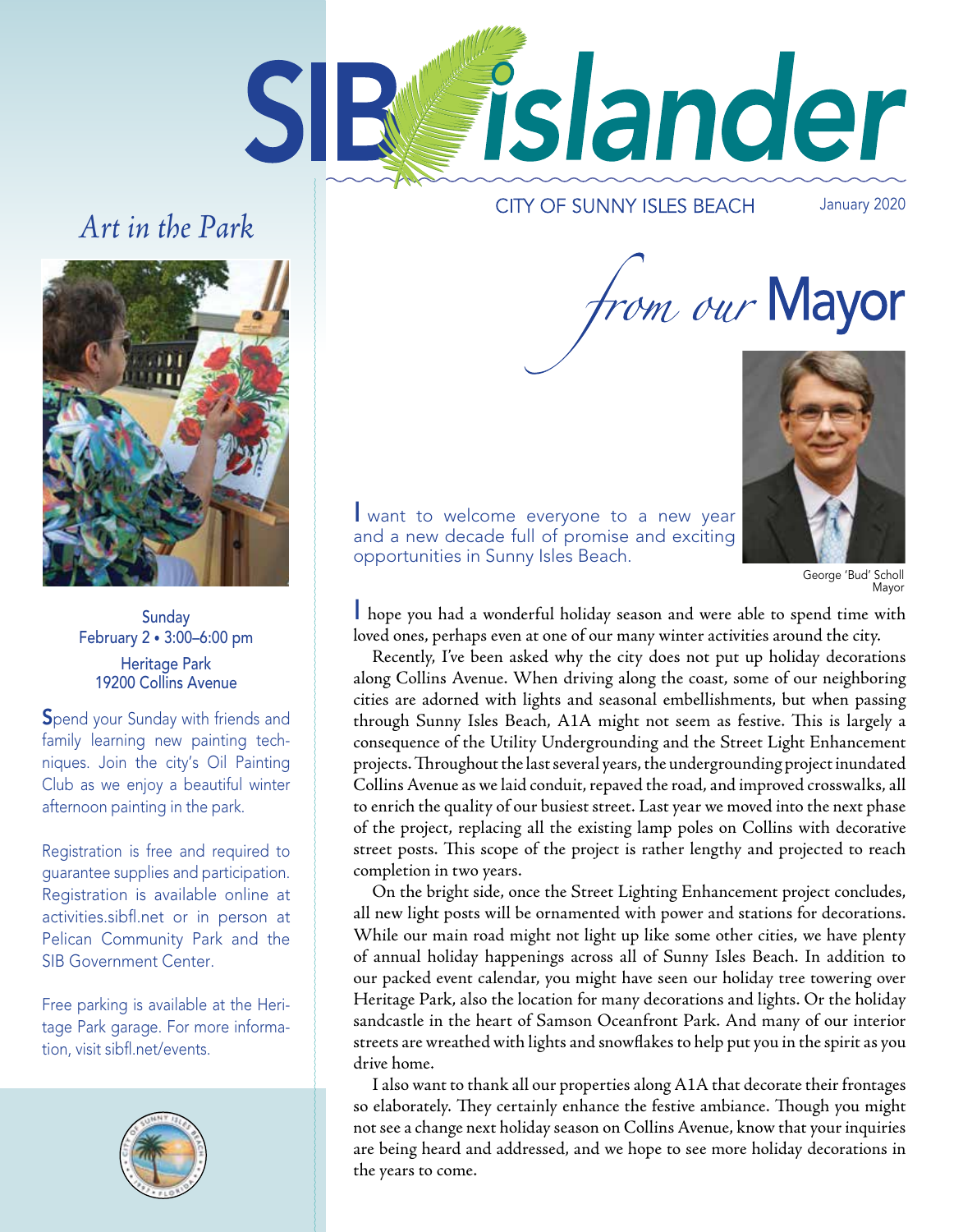# SIBlife

### Sunny Isles Beach is ECOmmitted

As a coastal community, we are aware that taking care of our environment reaps only positive rewards and is imperative for any forward-thinking city. This New Year, the city is promoting more eco-driven adjustments that everyone can make in their daily lives to help save the planet. We're calling it "ECOmmitted." Our employees are leading the way by trading in paper cups for reusable hot/cold tumblers, carrying nylon bags when shopping and recycling in the office. For the last several years, the city has been dedicated to saving electricity and water, as well as fnding unique ways to implement renewable resources to provide services for residents and visitors. There are countless small and large steps we can take every day to help make our community and our planet a better, more eco-friendly place to live. We invite you to attend our next Beach Cleanup on February 2 at Pier Park. Learn more at sibf.net/beachcleanups.

### Distracted Driving & Pedestrian Safety

It's peak season here in Sunny Isles Beach, which means the roads are more crowded than ever. It is imperative to take extra precautions when driving and walking around the city. Stay alert, never look at your phone or other electronic devices and remain aware of your surroundings. Always cross at a designated crosswalk and wait for the appropriate signals. Do not assume a driver will always see you and stop for you. Remain vigilant while walking, especially at night, and keep your eyes up instead of on your phone.

### Sunny Isles Beach Rebranding

Have you ever wondered how a logo is created or how a tagline is adopted? The City of Sunny Isles Beach is in the process of rebranding. This means we are conducting research to determine how to position the city to best represent our residents, businesses and services. Throughout the next year, we will be conducting studies, surveys, and other public events to gain your feedback and input on how we can brand our city as a collective group. Be on the look out for more information in the coming months!

### Spotlight on Adult Programs

We have many adult and senior programs here in the city that enhance the body and mind while also providing a social aspect. One of our most popular programs is Tai Chi, and this is due to our wonderful instructor, Mr. Azat Battakov. He frst came to teach Tai Chi in 2017 and has since expanded his program to ofer more classes in diferent locations around the city. And his students are his biggest fans. It is Mr. Azat's love of teaching, patience and rapport with the class that keep his students returning every season. Recently, Mr. Azat participated in the Second Annual Legacy Kung Fu Tournament Integrative Health Expo in November 2019, where he received a bronze medal. Without instructors like Mr. Azat, our programs would not be as successful and popular as they are among our community. For more information and to register, visit activities.sibf.net.





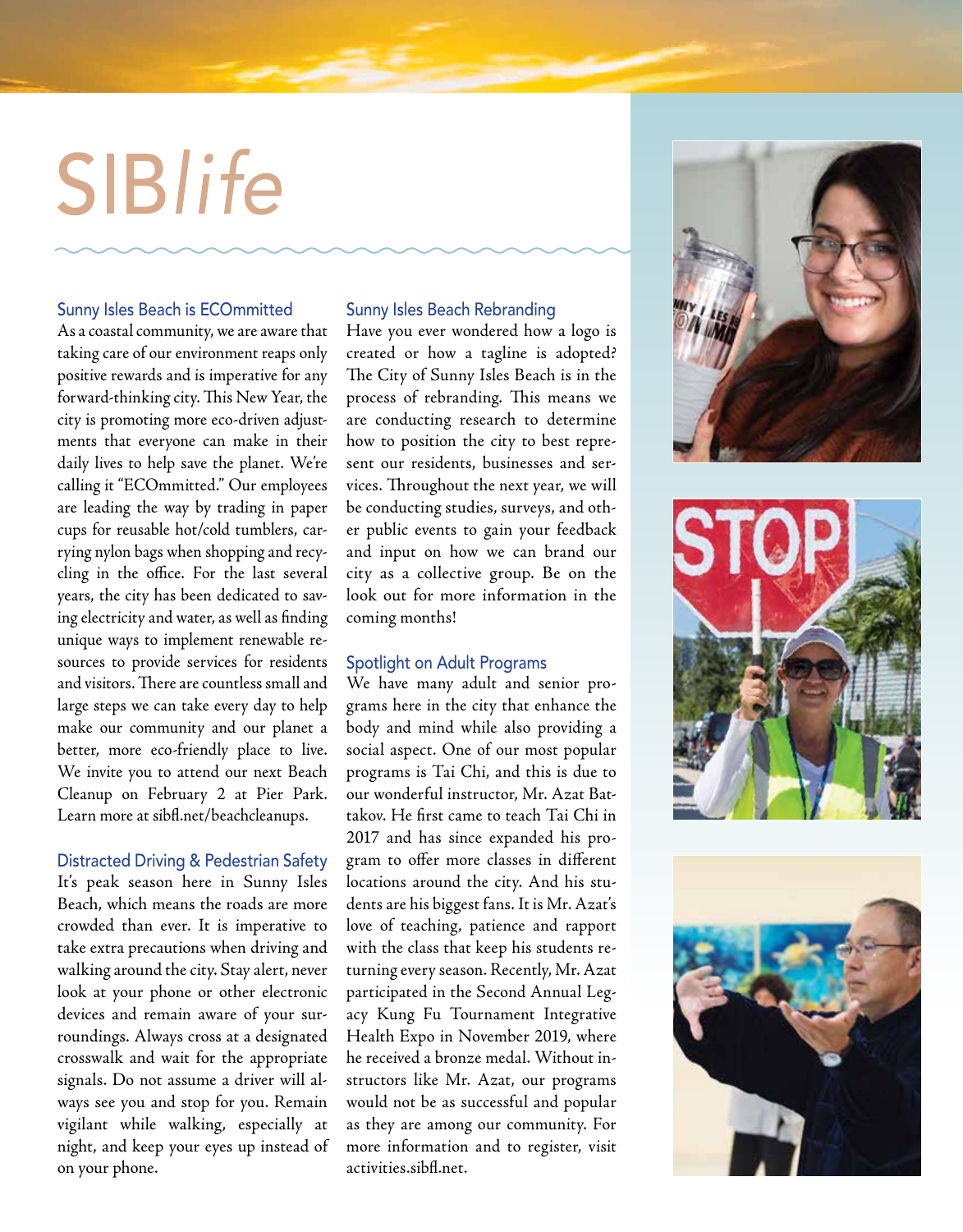# **A Message from the City Manager**

by Christopher J. Russo



**W**ith the evolution of technology and the environment changing globally, the City of Sunny Isles Beach is focused on preparation for a sustainable future. Since incorporation in 1997, the city is placing long-term infrastructure planning at the forefront of our priorities to ensure a viable future for our vibrant community. In past articles, I have highlighted some of our more visible capital projects, however, we also have two lesser-known, yet signifcant and innovative studies underway that will help determine the most pragmatic, cost-efective ways to reduce fooding in our city.

The first study, a Flood Adaptation Assessment, identifies flood vulnerabilities and what adaptive measures will be most efective. We were awarded funding through our membership with the American Flood Coalition (AFC), along with the Town of Surfside, as part of a micro-regional food adaptation assessment with our two municipalities. Our goal is to leverage the study's fndings to plan new capital improvement projects and secure funding from the county, state and federal governments. The study is now underway, with expected completion by the end of January 2020.



Simultaneously, another little known study on stormwater retention is underway in the city. This consists of an analysis of Florida Department of Transportation (FDOT)-owned stormwater retention areas in Sunny Isles Beach. The idea here is to determine if and how the stormwater holding capacity of these retention areas can be increased. Also, through this unique initiative, we are fostering a stronger collaboration between the City and FDOT while looking at ways to problem solve across jurisdictions by evaluating maintenance schedules to assure that proper maintenance is routinely completed by FDOT.

Studies like this are important to improve our city as stormwater inlets and pipes have shown severe clogging with debris and overgrown vegetation. And inlet grates within these retention areas show excessive corrosion due to saltwater intrusion from high King Tides. The outfalls, which allow water in these basins to flow out to the bay, are not visible, even at low tide. This tells us that they are too low and these areas do not drain as quickly as they should, indicating that regrading of these areas may be necessary. We are also studying the potential for construction of additional drainage structures, deep wells or

more quickly. injection wells, in these multiple locations, all of which have the potential to provide a higher capacity to hold stormwater, in turn alleviating fooding on our streets

Along with these two studies, the city is taking measures to enhance our resiliency in the years to come. We completed four major stormwater improvement projects since incorporation, are planning for the second renovation and upgrade of the Golden Shores stormwater pump station, are reducing our carbon footprint by planting more trees around the city thanks to a grant from Neat Streets Miami, and have seen more than 1,500,000 cubic yards of sand placed on the beach. Over the years, we also adopted policies, which led to the requirement of beach renourishment by developers, and revenue from impact fees. And speaking of impact fees, we may also want to look at updating and evaluating our current impact fees moving into the new decade. The grants we have received from the American Flood Coalition and the Miami-Dade County Neat Streets Program, and the numerous actions we are taking around the city are clear indications of our commitment to improve our environment in a long-term capacity.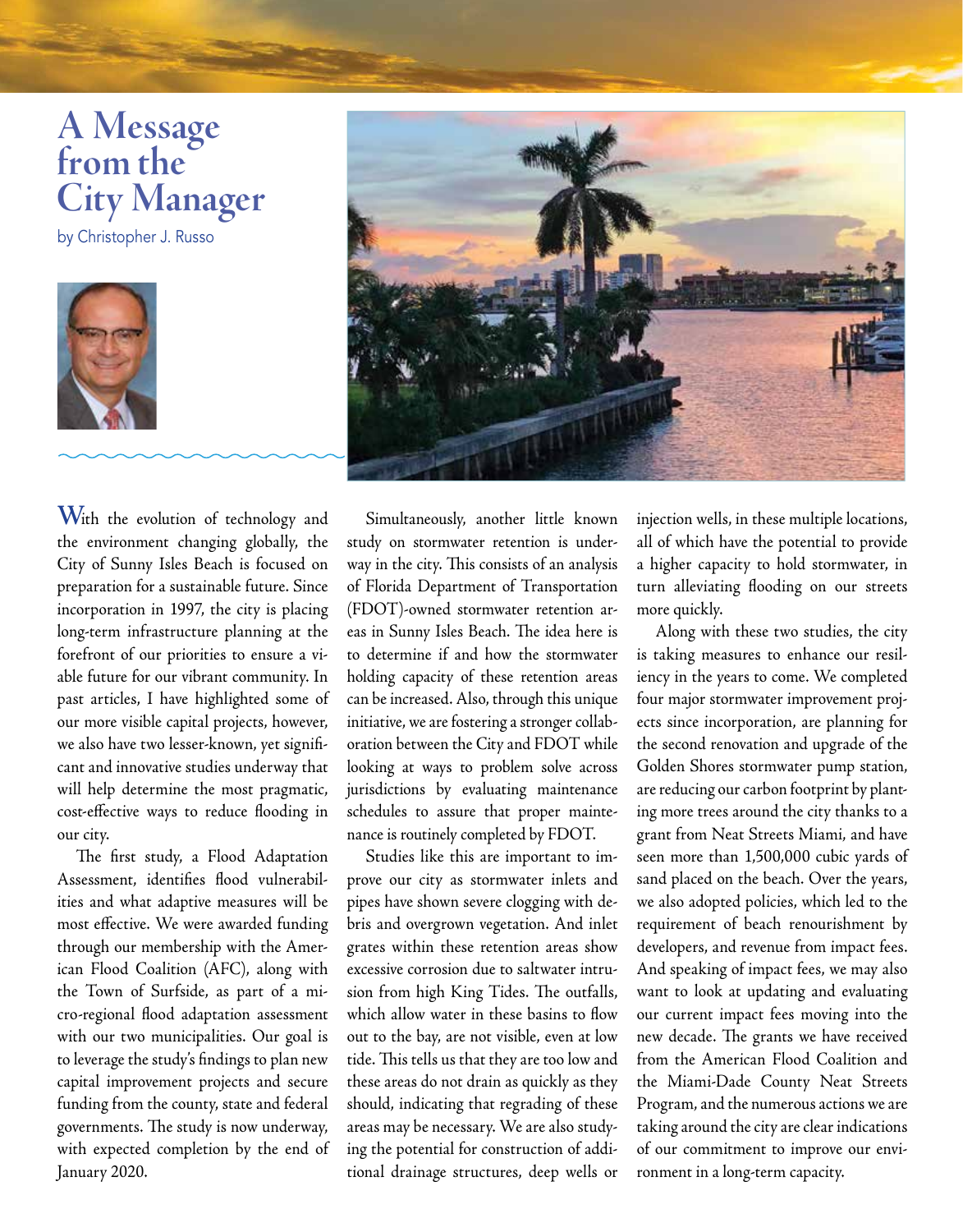### The Condominium Registry Ordinance

from the desk of Commissioner Dana Goldman



Current and prospective owners of units in the City should have free, complete and immediate access to the condominium association records and documents of the condominiums that are located here. Despite some notable recent legislative reforms to make condominium associations more transparent and accountable to owners, including new website posting requirements, vexing condominium records and access issues remain.

Last month I introduced a proposed Ordinance, titled "Condominium Registry" which will require associations to register with the City and provide the City with important contact information, physical information and other documentation about the condominium, its manager, total number of units, assigned and unassigned parking spaces, governing documents, current fnancial statement and approved budget, status of completion of the 40-year recertifcation, and certifcate of insurance, among other items, and the City will make the Condominium Registry available on its website. Full, fair and immediate electronic access to important records and documents will encourage the appropriate management, maintenance and operations of the 100+ condominiums located in our City. Shining a spotlight on issues in condominium living is both a personal passion and a professional mission.

If you would like a copy of the proposed Condominium Registry Ordinance, my email is dgoldman@sibf.net and my direct phone number is 786.512.6364. Our residents deserve greater transparency, access and ease to information and records.

### Municipal Government: A Pillar of Democracy

from the desk of Commissioner Alex Lama



In the U.S. we cherish our beloved republic and its democratic process; and for this process to function, it is important to note that it needs municipal government. Municipal government truly exemplifes the idea of a government of the people, by the people and for the people.

Municipal government is the form of government that is closest to people's lives. It provides a structure for residents to directly participate and infuence decisions that afect their daily lives. Participation by residents is critical for people's representation to thrive and to make our democratic process stronger.

In the democratic process of our country, the voters are the ultimate source of power at the local, state and federal level. And all of this power starts at the municipal level. For this power to continue in the hands of the voters, as it should, civic engagement is imperative. In this New Year, I invite you to become more involved and acquainted with city afairs. To do so, you are welcome to attend our monthly city commission meetings every third Thursday of each month (except August). Or watch them via SIBTV, sibf.net, or rebroadcasted on our YouTube page. You can learn about the adopted budget for year 2019-2020 at sibf.net/budgetmessage19-20 and familiarize yourself with the city charter at sibf.net/clerk-municipal-charter. Most importantly, I encourage you to make your voices heard. We want to hear from you – hear your ideas, complaints and of course your compliments.

Wishing you a year full of health, joy and success. Please contact me with questions at 305.792.1752 or alama@sibf.net.

# **SIB** Information

### Behind the Scenes with the Parks Division



The Parks Division oversees maintenance of the City's 11 parks. This division, with 25 employees, operates seven days a week, 14 hours per day, to ensure that these recreational spaces are available for our residents and visitors.

Last summer, we conducted a survey to gather input from residents about areas of concern and needed improvements to learn what we are doing well and what we need to work on. We were pleased to receive almost 500 responses from users of each of our different parks. We received many suggestions along with feedback on current operations. Below are some of the most common suggestions we are working to address within this coming year:

### More shade

We recently planted additional trees at Intracoastal Parks with more planned throughout the city.

#### More light in the evenings

We installed additional lighting at Town Center Park and Senator Gwen Margolis Park, and continue to assess and improve as needed.

### Ability for kids to ride bikes and roller skate

We initiated Bike Day at Gateway Park weekly, on Tuesdays, from 4:00–8:00 pm. Children under 12 with safety gear are welcome to practice their bike riding and roller skating.

We always welcome input from our residents and visitors to ensure your quality of life exceeds expectations. Follow updates in our parks division at sibfl.net/parks.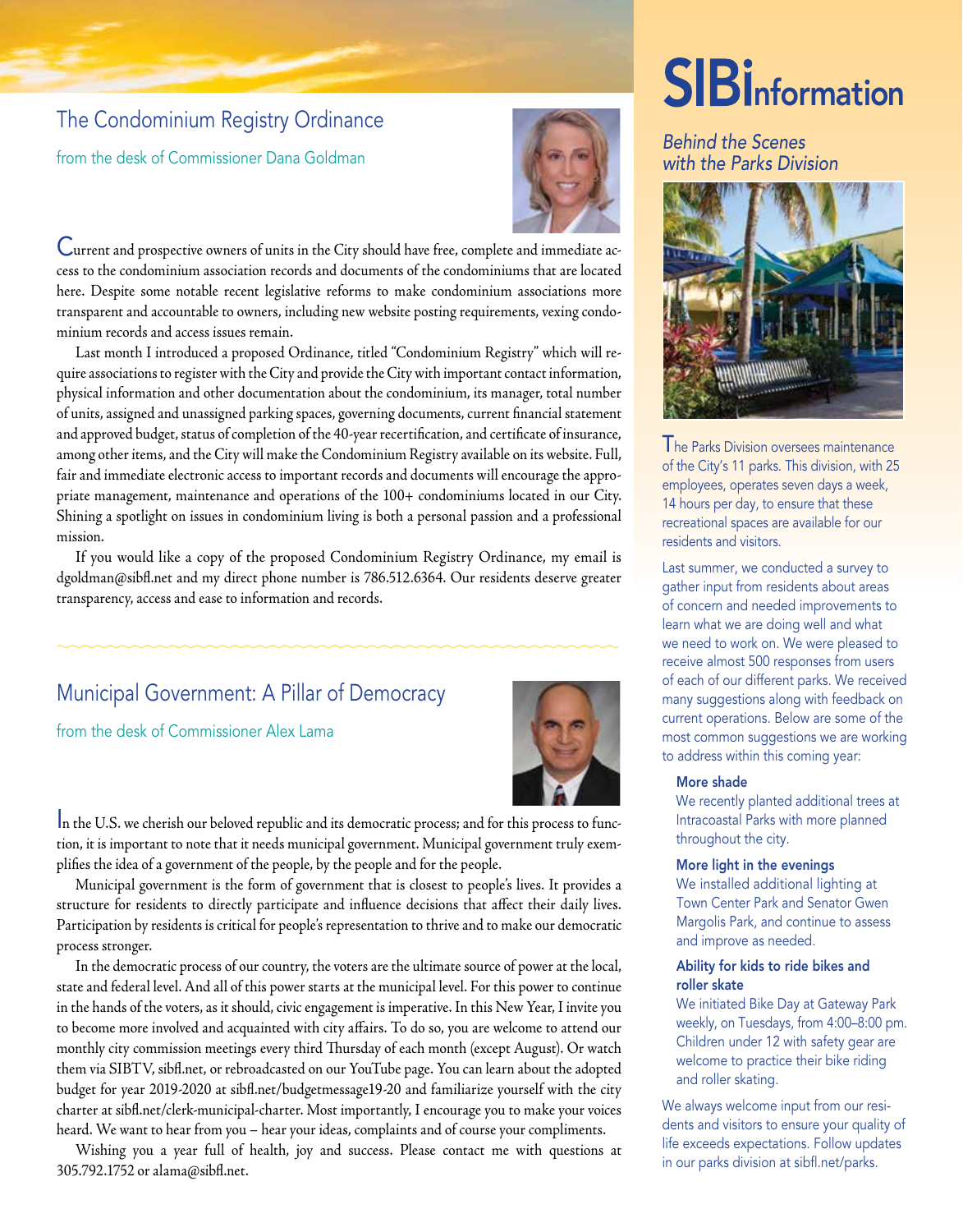# CITYwide government meetings & city calendar



January 1 Wednesday, New Year's Day Federal Holiday: Government Offices Closed SIBshuttle does not operate

January 3 Friday, 9:00 am–1:00 pm Mini-FLOW Pelican Community Park

January 3 Friday, 7:00–9:00 pm Family Movie Night: Smallfoot Heritage Park

January 4 Saturday, 7:00–9:00 pm Family Movie Night: Smallfoot Town Center Park

January 7 Tuesday, 10:30 am–2:00 pm Blood Drive SIB Government Center

January 8 Wednesday, 3:00 pm Bingo SIB Govt. Center Commission Chambers

January 9 Thursday, 9:00 am–noon Blood Pressure and Glucose Screening with Cholesterol SIB Govt. Center Commission Chambers

January 9 Thursday, 6:45 pm Cultural Event: Aladdin Broward Center for the Performing Arts

January 10 Friday, 5:30 pm Full Moon Yoga Samson Oceanfront Park January 10 Friday, 7:00–10:00 pm Teens Only: Carnival Gateway Park

January 14 Tuesday, 10:00 am–1:00 pm Golden Era Movie: Animal Crackers Pelican Community Park

January 15 Wednesday, 7:30–9:00 pm Sunny Serenade: Stereo Mix Samson Oceanfront Park

January 16 Thursday, 12:30 pm Cultural Event: Painting at Trazos Art Academy North Miami Beach, FL

January 16 Thursday, 6:30 pm Regular City Commission Meeting SIB Govt. Center Commission Chambers

January 20 Monday, Martin Luther King Jr. Day Federal Holiday: Government Offices Closed SIBshuttle runs holiday schedule Orange Line #2 only

January 22 Wednesday, 10:00 am Special Magistrate Hearing: Code Enforcement Violations SIB Govt. Center Commission Chambers

January 22 Wednesday, 3:00 pm Bingo SIB Govt. Center Commission Chambers

All persons are invited to attend these meetings. If a person decides to appeal any decision made at such meeting or hearing, they will need a record of the proceedings and, for such purpose, may need to ensure that a verbatim record of the proceedings is made, which record includes the testimony and evidence upon which the appeal is to be based. In accordance with the Americans with Disabilities Act, all persons who are disabled and who need special accommodations to participate in any meeting because of that disability should contact the City Clerk at 305.792.1703, TTY 305.792.1589 no later than 48 hours prior to the proceeding.

JANUARY 2020

MDC–SIB Branch Library Programs *Miami-Dade County Sunny Isles Beach Branch Library: For more information about hours and the offerings below call 305.682.0726. Classes and programs are held in the First Floor Meeting Room of the Sunny Isles Beach Government Center, 18070 Collins Avenue, unless otherwise indicated.* 

Programs for Adults Basic Introduction to Computers for ages 55+ Tuesday: January 21 10:00–11:00 am inside the library

Citizenship Classes Saturdays: January 11–25 10:00–11:30 am

Poetry Reading Saturday: January 11 4:00–5:00 pm

Russian Social Club Saturday: January 18 3:30–5:30 pm

Programs for Children

Bedtime Stories Wednesdays: January 8–29 6:00–6:30 pm inside the library Ages 3–5 yrs.

Homework Tutoring Saturdays: January 11–25 11:00 am inside the library Registration required.

Talking is Teaching: Talk, Read, Sing for Toddlers Mondays: January 6, 13 & 27 10:00–10:40 am Ages 19 mo.–3 yrs.



IS PUBLISHED BY THE CITY OF SUNNY ISLES BEACH CULTURAL & COMMUNITY SERVICES 18115 North Bay Road Sunny Isles Beach, FL 33160 305.792.1706 *January 2020*